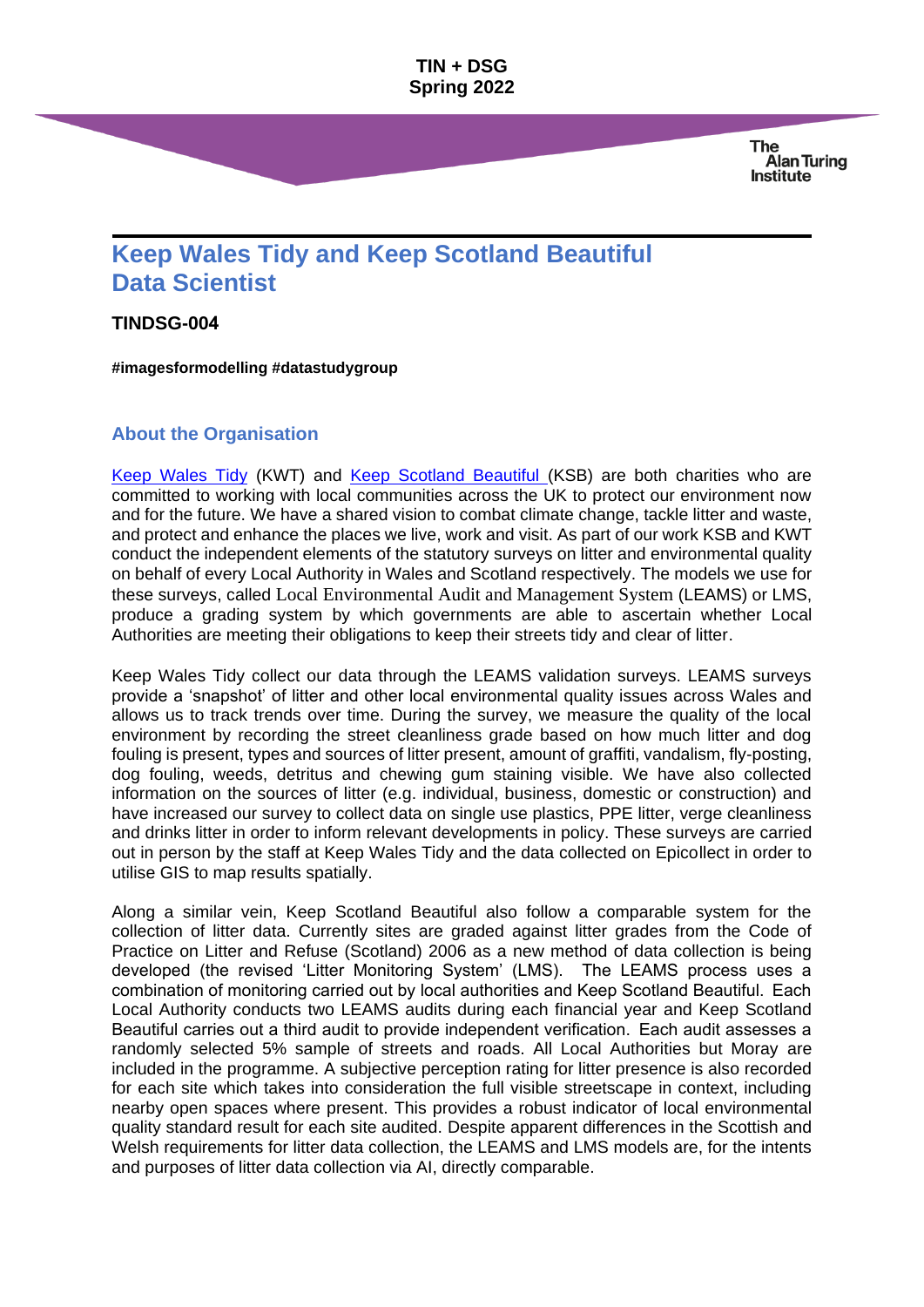The data collected through these surveys is then used to create policy recommendations and help inform government policy in Wales and Scotland on littering, waste and environmental policy.

# **Role Description and Responsibilities**

There is a growing interest in the use of AI in the gathering of litter data and whether or not image recognition technologies can be used to conduct LEAMS or LMS surveying at scale. In order to facilitate this investigation, Keep Wales Tidy and Keep Scotland Beautiful have agreed to start collecting a database of images of litter so that they can be utilized in a DSG challenge around the creation of a litter recognition model which could be applied to statutory cleanliness standards. It would be one of the roles of an intern to work with us to assess the first batch of collected images, evaluate their suitability for AI purposes, and make recommendations for any improvements/changes for future data collection in order to prepare these images for use at a DSG.

An intern would also be required to work alongside the policy and research teams at KWT and KSB to research and explore possible modelling approaches that could be used to classify the cleanliness of an area from its imagery. Working with staff from KWT and KSB to look at LEAMS and LMS models for the collection of litter data, they would identify any promising approaches which could then be explored in more depth at a DSG.

Additionally, given that any model would involve the capturing of images in public places, an intern would also be asked to consider the ethical and security implications of using AI in this field and make recommendations for the safe and ethical collection and use of the data in this field. This will form a part of helping KWT and KSB shape their future policy for AI, and make recommendations for how they can incorporate AI into the organisation going forward.

Both KSB and KWT have strong links with academic institutions which could support the work of the internship (Stirling University and Cardiff University respectively). This work will form part of the wider strategic aims of Welsh and Scottish Governments who we expect to have significant interest in this work.

Working on this project offers an intern an opportunity to work on a high-profile project with national significance and develop new ways of utilising AI in a field that has thus far received little attention from the field.

# **Expected Outcomes**

At the end of the internship there would be several outputs that would form the basis of a DSG challenge. Firstly, a database of images which are useful and suitable for usage in an AI modelling context. Secondly, a written report identifying any modelling approaches that the intern has found to be helpful or potentially applicable to the litter context. These could be used to help narrow down working ideas in a DSG challenge.

Furthermore, at the end of the internship KSB and KWT will have broadened their depth of knowledge into AI and co-produced a policy document which lays out best practice in litter data collection using AI. We would also create a 5 or 10 year plan for how AI can be utilised in our work and increase the level of detail that we can collect, this would help inform policy across Wales and Scotland (including national and local government level policy).